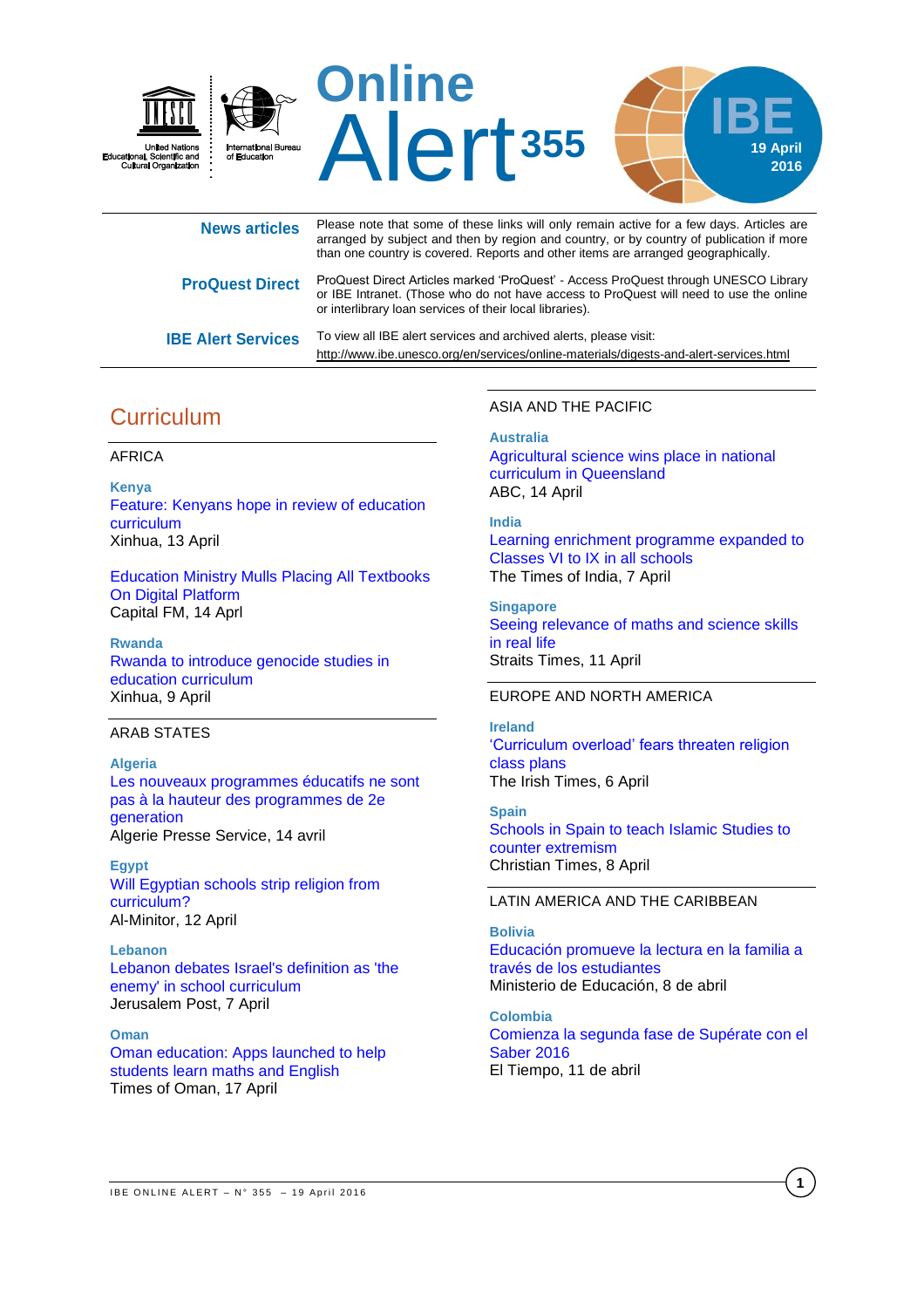#### **Jamaica**

[Plans Progressing Well for Implementation of](http://www.moey.gov.jm/plans-progressing-well-implementation-apse)  [APSE](http://www.moey.gov.jm/plans-progressing-well-implementation-apse) Ministry of Education, April 2016

**Panama** [STEM, nuevo programa para educación](http://laestrella.com.pa/panama/nacional/stem-nuevo-programa-para-educacion/23933823) La Estrella de Panamá, 14 de abril

# Early Childhood Education

#### ARAB STATES

**Kuwait** [Union chief speaks about decision to shift](http://news.kuwaittimes.net/website/22908-2/)  [nurseries under education ministry](http://news.kuwaittimes.net/website/22908-2/) Kuwait Times, 16 April

**United Arab Emirates** [Edutainment: Developing educational Arabic](http://www.arabianbusiness.com/edutainment-developing-educational-arabic-language-apps-in-abu-dhabi-627025.html)[language apps in Abu Dhabi](http://www.arabianbusiness.com/edutainment-developing-educational-arabic-language-apps-in-abu-dhabi-627025.html) Arabian Business, 11 April

#### INTERNATIONAL

**UNICEF** [World Bank Group, UNICEF](http://www.unicef.org/media/media_90863.html) urge greater [investment in early childhood development](http://www.unicef.org/media/media_90863.html) UNICEF, 14 April

# Education Reform

#### AFRICA

**Cote d'Ivoire** [Enseignement technique -](http://fr.allafrica.com/stories/201604071075.html) Accéder à [l'apprentissage dès le primaire](http://fr.allafrica.com/stories/201604071075.html) Fratmat.info, 7 April

#### ARAB STATES

**Algeria** [Valorisation des réformes du système éducatif](http://www.aps.dz/regions/40270-valorisation-des-r%C3%A9formes-du-syst%C3%A8me-%C3%A9ducatif-de-2%C3%A8me-g%C3%A9n%C3%A9ration)  [de 2ème generation](http://www.aps.dz/regions/40270-valorisation-des-r%C3%A9formes-du-syst%C3%A8me-%C3%A9ducatif-de-2%C3%A8me-g%C3%A9n%C3%A9ration) Algeria Presse Service, 12 Avril

#### EUROPE AND NORTH AMERICA

**UK**  [Academies plan turns schools into businesses,](http://www.theguardian.com/education/2016/apr/05/academies-plan-turns-schools-businesses-union-mary-bousted-atl)  [says union chief](http://www.theguardian.com/education/2016/apr/05/academies-plan-turns-schools-businesses-union-mary-bousted-atl) The Guardian, 5 April

#### LATIN AMERICA AND THE CARIBBEAN

**Chile**

[Relator de la ONU felicita a Chile por reformas](http://www.wradio.com.co/noticias/internacional/relator-de-la-onu-felicita-a-chile-por-reformas-emprendidas-en-educacion/20160404/nota/3099915.aspx)  [emprendidas en educación](http://www.wradio.com.co/noticias/internacional/relator-de-la-onu-felicita-a-chile-por-reformas-emprendidas-en-educacion/20160404/nota/3099915.aspx) WRadio, 4 de abril

**Honduras** [Educación aumenta una hora de clases](http://www.latribuna.hn/2016/04/09/educacion-aumenta-una-hora-clases/) La Tribuna, 9 de abril

**Jamaica** [Primary School Principals Welcome TVET](http://moey.gov.jm/primary-school-principals-welcome-tvet-integration)  [Integration](http://moey.gov.jm/primary-school-principals-welcome-tvet-integration) Ministry of Education, April 2016

## Education System

#### AFRICA

**Burkina Faso** [Rapport d'état du système éducatif national -](http://fr.allafrica.com/stories/201604060462.html) [Des avancées, malgré les disparités entre](http://fr.allafrica.com/stories/201604060462.html)  [milieu urbain et rural](http://fr.allafrica.com/stories/201604060462.html) Sidwaya Quotidien, 5 April

**Liberia** [Liberia outsourcing public education to U.S.](http://amsterdamnews.com/news/2016/apr/07/liberia-outsourcing-public-education-us-firm-1/)  [firm](http://amsterdamnews.com/news/2016/apr/07/liberia-outsourcing-public-education-us-firm-1/) Amsterdam News, 7 April

**Nigeria** [FG, Samsung to Digitalise 104 Unity Schools](http://allafrica.com/stories/201604170214.html)  [in Nigeria](http://allafrica.com/stories/201604170214.html) Vanguard, 17 April

#### ARAB STATES

**Iraq** [Decline in education threatens future Iraqi](http://www.al-monitor.com/pulse/originals/2016/04/iraq-schools-need-corruption-education-overcrowded-classroom.html)  [generations](http://www.al-monitor.com/pulse/originals/2016/04/iraq-schools-need-corruption-education-overcrowded-classroom.html) Al-Monitor, 17 April

#### ASIA AND THE PACIFIC

### **India**

[Vocational and skill-based education: Short of](http://indianexpress.com/article/cities/chandigarh/vocational-and-skill-based-education-short-of-teachers-labs-schools-struggle-with-alternate-courses/)  [teachers, labs, schools struggle with](http://indianexpress.com/article/cities/chandigarh/vocational-and-skill-based-education-short-of-teachers-labs-schools-struggle-with-alternate-courses/)  [alternate](http://indianexpress.com/article/cities/chandigarh/vocational-and-skill-based-education-short-of-teachers-labs-schools-struggle-with-alternate-courses/) courses The Indian Express, 7 April

**Pakistan** [Hard target](http://tns.thenews.com.pk/hard-target/#.Vw3rjvmLSUk) The News on Sunday, 10 April

**2**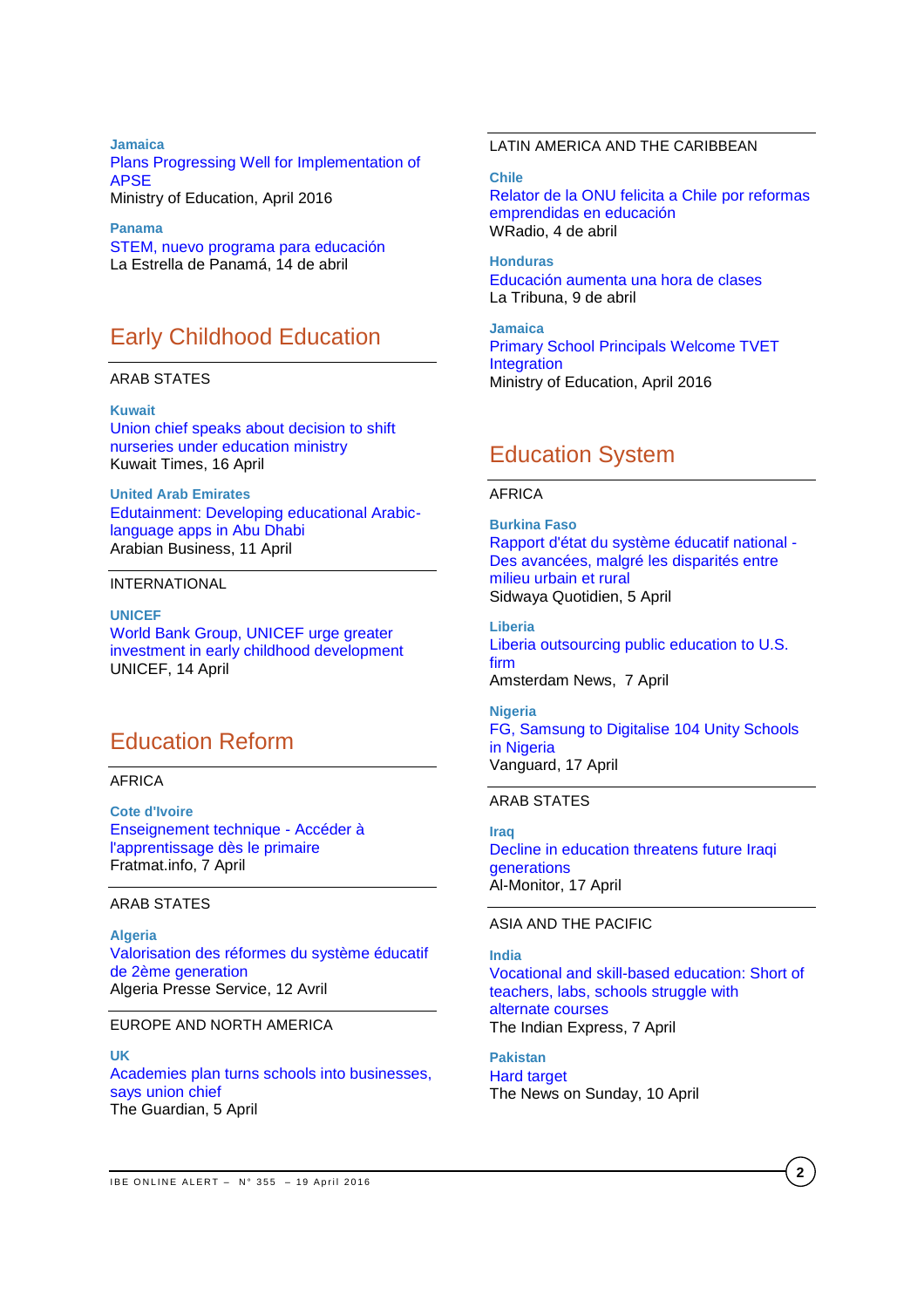**Singapore** [Going beyond grades: Evolving the Singapore](http://www.straitstimes.com/singapore/education/going-beyond-grades-evolving-the-singapore-education-system)  [education system](http://www.straitstimes.com/singapore/education/going-beyond-grades-evolving-the-singapore-education-system) Straits Times, 17 April

#### EUROPE AND NORTH AMERICA

**Finland** [Experimental electronic matriculation exams](http://www.finlandtimes.fi/education/2016/04/07/26237/Experimental-electronic-matriculation-exams-system-held)  [system held](http://www.finlandtimes.fi/education/2016/04/07/26237/Experimental-electronic-matriculation-exams-system-held) Finland Times, 7 April

**USA** [Why Talented Black and Hispanic Students](http://www.nytimes.com/2016/04/10/upshot/why-talented-black-and-hispanic-students-can-go-undiscovered.html?rref=collection%2Fsectioncollection%2Feducation&action=click&contentCollection=education®ion=rank&module=package&version=highlights&contentPlacement=5&pgtype=sectionfront)  [Can Go Undiscovered](http://www.nytimes.com/2016/04/10/upshot/why-talented-black-and-hispanic-students-can-go-undiscovered.html?rref=collection%2Fsectioncollection%2Feducation&action=click&contentCollection=education®ion=rank&module=package&version=highlights&contentPlacement=5&pgtype=sectionfront) The New York Times, 8 April

## Gender

#### ASIA AND THE PACIFIC

**Cambodia** [IBE engages in policy dialogue to involve](http://www.ibe.unesco.org/en/news/ibe-engages-policy-dialogue-involve-cambodian-girls-and-women-stem-education)  [Cambodian girls and women in STEM](http://www.ibe.unesco.org/en/news/ibe-engages-policy-dialogue-involve-cambodian-girls-and-women-stem-education)  [education](http://www.ibe.unesco.org/en/news/ibe-engages-policy-dialogue-involve-cambodian-girls-and-women-stem-education) IBE-UNESCO, 8 April

EUROPE AND NORTH AMERICA

**UK**  [Teachers call for more guidance to help](http://www.telegraph.co.uk/education/2016/04/05/teachers-call-for-more-guidance-to-help-transgender-pupils/)  [transgender pupils](http://www.telegraph.co.uk/education/2016/04/05/teachers-call-for-more-guidance-to-help-transgender-pupils/) The Telegraph, 5 April

## Inclusive Education

AFRICA

**Kenya** [Exam for Disabled to Be Ready This Year,](http://allafrica.com/stories/201604160381.html)  [President Says](http://allafrica.com/stories/201604160381.html) Capital FM, 16 April

#### ARAB STATES

**Jordan** [NRC to offer education services to Syrians,](http://www.jordantimes.com/news/local/nrc-offer-education-services-syrians-jordanians)  **[Jordanians](http://www.jordantimes.com/news/local/nrc-offer-education-services-syrians-jordanians)** The Jordan Times, 12 April

#### ASIA AND THE PACIFIC

**Australia** [Victorian schools not inclusive for students](http://www.theage.com.au/victoria/victorian-schools-not-inclusive-for-students-with-disabilities-report-20160417-go8d10.html)  [with disabilities: report](http://www.theage.com.au/victoria/victorian-schools-not-inclusive-for-students-with-disabilities-report-20160417-go8d10.html) The Age, 17 April

#### AFRICA

#### **Liberia**

[Liberian Gov't Revives "B" Certificate Teacher](http://www.frontpageafricaonline.com/index.php/news/436-liberian-government-revives-b-certificate-teacher-training-programme)  [Training Programme](http://www.frontpageafricaonline.com/index.php/news/436-liberian-government-revives-b-certificate-teacher-training-programme) Front Page Africa , 13 April

**South Africa** [Basic Education Partners With Teach South](http://allafrica.com/stories/201604181384.html)  [Africa to Deploy Maths Teachers Nationwide](http://allafrica.com/stories/201604181384.html) South Africa Governement, 18 April

### ASIA AND THE PACIFIC

**Australia** [Five new frameworks that can drive teacher](http://theconversation.com/five-new-frameworks-that-can-drive-teacher-education-reform-56812)  [education reform](http://theconversation.com/five-new-frameworks-that-can-drive-teacher-education-reform-56812) The Conversation, 4 April

**Malaysia** [Training teachers to handle special kids](http://www.thestar.com.my/news/education/2016/04/10/training-teachers-to-handle-special-kids/) The Star, 10 April

### EUROPE AND NORTH AMERICA

**USA** [Will controversial new tests for teachers make](http://hechingerreport.org/will-controversial-new-tests-for-teachers-make-the-profession-even-more-overwhelmingly-white/)  [the profession even more overwhelmingly](http://hechingerreport.org/will-controversial-new-tests-for-teachers-make-the-profession-even-more-overwhelmingly-white/)  [white?](http://hechingerreport.org/will-controversial-new-tests-for-teachers-make-the-profession-even-more-overwhelmingly-white/) The Hechinger Report, 4 April

## Reports, publications, etc.

#### AFRICA

**Senegal** School grants and education quality : [experimental evidence from Senegal](http://www-wds.worldbank.org/external/default/WDSContentServer/WDSP/IB/2016/04/06/090224b08426bd5c/1_0/Rendered/PDF/School0grants00vidence0from0Senegal.pdf) Pedro Carneiro et al. Education Global Practice Group, April 2016

#### ASIA AND THE PACIFIC

[Promoting South-South Cooperation through](http://unesdoc.unesco.org/images/0024/002443/244336e.pdf)  [Climate Change Education in Asia Pacific](http://unesdoc.unesco.org/images/0024/002443/244336e.pdf)  [Small Island Developing States: training](http://unesdoc.unesco.org/images/0024/002443/244336e.pdf)  [material for climate change education \(CCE\)](http://unesdoc.unesco.org/images/0024/002443/244336e.pdf)  [for small island developing States \(SIDS\) in](http://unesdoc.unesco.org/images/0024/002443/244336e.pdf)  [Asia Pacific](http://unesdoc.unesco.org/images/0024/002443/244336e.pdf) UNESCO Office Jakarta, 2016

[Southeast Asian guidelines for early childhood](http://unesdoc.unesco.org/images/0024/002443/244370e.pdf)  [teacher development and management](http://unesdoc.unesco.org/images/0024/002443/244370e.pdf) SEAMEO;UNESCO Bangkok, 2016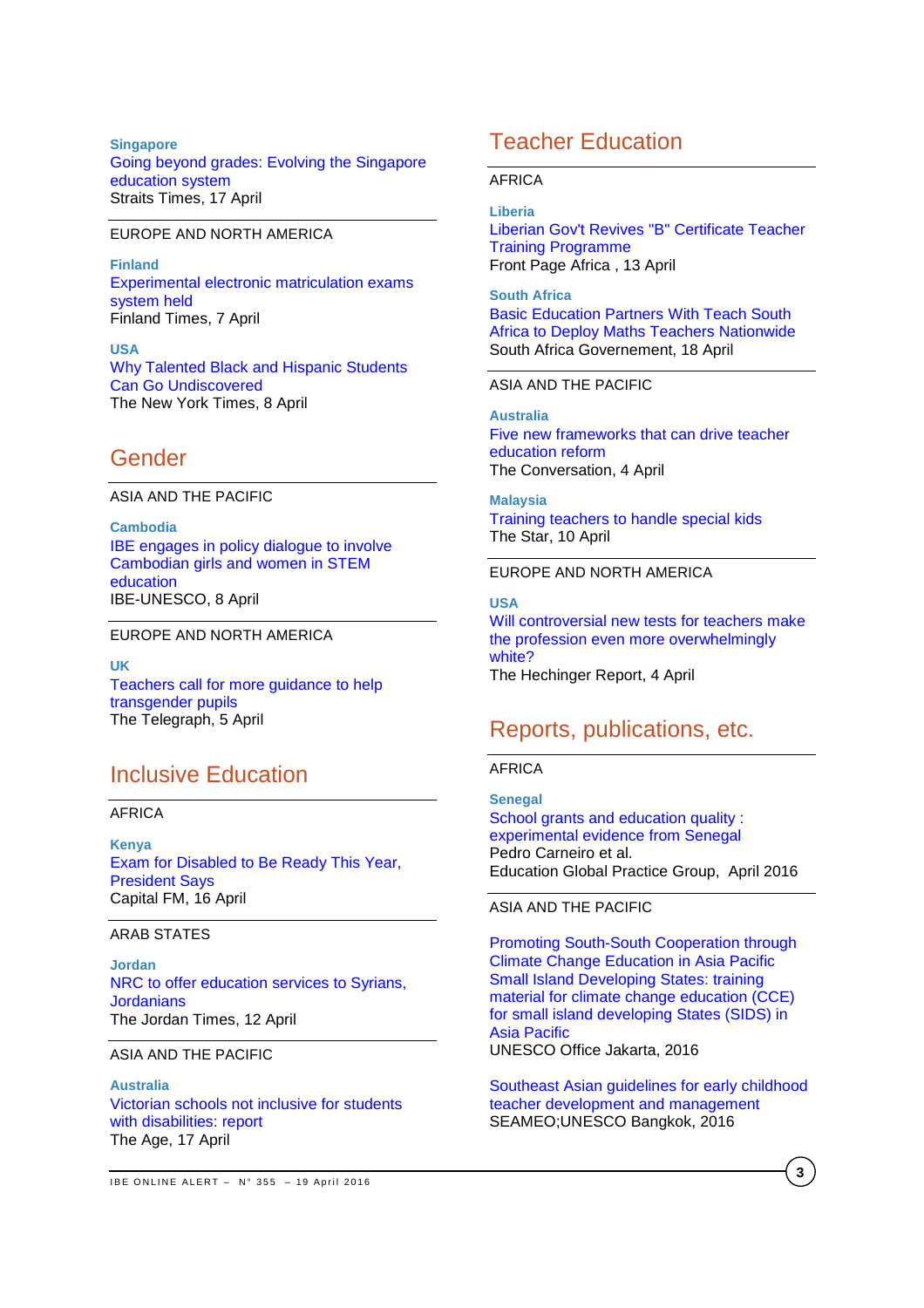### EUROPE AND NORTH AMERICA

**Estonia**

[OECD Reviews of School Resources: Estonia](http://www.oecd-ilibrary.org/docserver/download/9116031e.pdf?expires=1460104838&id=id&accname=guest&checksum=07DD3564B5D57053B577270A38CBBE15)  [2016](http://www.oecd-ilibrary.org/docserver/download/9116031e.pdf?expires=1460104838&id=id&accname=guest&checksum=07DD3564B5D57053B577270A38CBBE15)

Paulo Santiago, Anthony Levitas, Péter Radó, Claire Shewbridge, OECD, 6 April 2016

#### **France**

[École inclusive pour les élèves en situation de](http://www.cnesco.fr/wp-content/uploads/2015/12/rapport_handicap.pdf)  [handicap : accessibilité, réussite scolaire et](http://www.cnesco.fr/wp-content/uploads/2015/12/rapport_handicap.pdf)  [parcours individuels](http://www.cnesco.fr/wp-content/uploads/2015/12/rapport_handicap.pdf)

Serge Ebersold, Éric Plaisance et Christophe Zander

Conseil national d'évaluation du système scolaire, Janvier 2016

[Éducation à la citoyenneté à l'école :](http://www.cnesco.fr/wp-content/uploads/2016/04/Rapport_%C3%A9ducation_citoyennet%C3%A9.pdf)  [politiques, pratiques scolaires et effets sur les](http://www.cnesco.fr/wp-content/uploads/2016/04/Rapport_%C3%A9ducation_citoyennet%C3%A9.pdf)  [élèves](http://www.cnesco.fr/wp-content/uploads/2016/04/Rapport_%C3%A9ducation_citoyennet%C3%A9.pdf)

Géraldine Bozec, Conseil national d'évaluation du système scolaire, Avril 2016

#### [L'introduction de blocs de compétence dans](http://www.ladocumentationfrancaise.fr/var/storage/rapports-publics/164000165.pdf)  [les diplômes professionnels](http://www.ladocumentationfrancaise.fr/var/storage/rapports-publics/164000165.pdf)

Jean-Michel Paguet et al. Inspection générale de l'Éducation nationale; Inspection générale de l'administration de l'Éducation nationale et de la Recherche, 2015

#### [Lire pour comprendre et apprendre : quoi de](http://www.cnesco.fr/wp-content/uploads/2016/03/Rapport_lire_comprendre_apprendre.pdf)  [neuf ?](http://www.cnesco.fr/wp-content/uploads/2016/03/Rapport_lire_comprendre_apprendre.pdf)

Maryse Bianco, Conseil national d'évaluation du système scolaire, Mars 2016

#### **Switzerland**

[Education, urban violence, and youth:](http://www.norrag.org/fileadmin/Working_Papers/Working_Paper__10_Carapic_Lopes_Cardozo.pdf)  [exploring pathways or roadblocks for 'peace' in](http://www.norrag.org/fileadmin/Working_Papers/Working_Paper__10_Carapic_Lopes_Cardozo.pdf)  [the city](http://www.norrag.org/fileadmin/Working_Papers/Working_Paper__10_Carapic_Lopes_Cardozo.pdf)

Jovana Carapic & Mieke Lopes Cardozo, NORRAG, March 2016

#### **UK**

[Overlooked and left behind: improving the](http://www.publications.parliament.uk/pa/ld201516/ldselect/ldsocmob/120/120.pdf)  [transition from school to work for the](http://www.publications.parliament.uk/pa/ld201516/ldselect/ldsocmob/120/120.pdf) majority [of young people](http://www.publications.parliament.uk/pa/ld201516/ldselect/ldsocmob/120/120.pdf) The Authority of the House of Lords, April 2016

[Reception baseline comparability study](https://www.gov.uk/government/uploads/system/uploads/attachment_data/file/514581/Reception_baseline_comparability_study.pdf) Standards and Testing Agency, April 2016

#### **USA**

[Case Studies of Schools Receiving School](http://ies.ed.gov/ncee/pubs/20164002/pdf/20164002.pdf)  [Improvement Grants: Final Report](http://ies.ed.gov/ncee/pubs/20164002/pdf/20164002.pdf) U.S. Department of Education, Institute for Education Science, April 2016

## [Does Pre-K Work? The Research on Ten Early](http://www.aei.org/wp-content/uploads/2016/04/Does-Pre-K-Work.pdf)

[Childhood Programs—And What It Tells Us](http://www.aei.org/wp-content/uploads/2016/04/Does-Pre-K-Work.pdf) K.B.Stevens, E. English, American Enterprise Institute for Public Policy Research, April 2016

## [How Much Can High-Quality Universal Pre-K](https://cdn.americanprogress.org/wp-content/uploads/2016/04/01115656/NIEER-AchievementGaps-report.pdf)  [Reduce Achievement Gaps?](https://cdn.americanprogress.org/wp-content/uploads/2016/04/01115656/NIEER-AchievementGaps-report.pdf) Allison Friedman-Krauss, W. Steven Barnett, Milagros Nores

Center for American Progress, April 2016

## [Millions Learning: Scaling up quality education](http://www.brookings.edu/~/media/Research/Files/Reports/2016/04/millions-learning/FINAL-Millions-Learning-Report.pdf?la=en)  [in developing countries](http://www.brookings.edu/~/media/Research/Files/Reports/2016/04/millions-learning/FINAL-Millions-Learning-Report.pdf?la=en)

Jenny Perlman Robinson & Rebecca Winthrop The Brookings Institution, April 2016

#### INTERNATIONAL

#### **OECD**

[Governing](http://www.keepeek.com/Digital-Asset-Management/oecd/education/governing-education-in-a-complex-world_9789264255364-en#page202) Education in a Complex World Educational Research and Innovation, OECD, April 2016

[Les compétences au service du progrès social.](http://www.oecd-ilibrary.org/docserver/download/9615012e.pdf?expires=1460724135&id=id&accname=guest&checksum=70CDF9A47A8D4F307DD161FC9583011F)  [Le pouvoir des compétences socio-affectives](http://www.oecd-ilibrary.org/docserver/download/9615012e.pdf?expires=1460724135&id=id&accname=guest&checksum=70CDF9A47A8D4F307DD161FC9583011F) OECD, Avril 2016 [English](http://www.oecd-ilibrary.org/docserver/download/9615011e.pdf?expires=1460724577&id=id&accname=guest&checksum=73BC6337EA3CA6BF846B9092F0E7A3B0) [Spanish](http://www.oecd-ilibrary.org/docserver/download/9615014e.pdf?expires=1460724610&id=id&accname=guest&checksum=995A127757D05B55E0A21B45DCCF5AD6)

PISA 2015 [Assessment](http://www.oecd-ilibrary.org/docserver/download/9816021e.pdf?expires=1461054844&id=id&accname=guest&checksum=795A127FB0D832C3FDD0AAA44D3200B8) and Analytical [Framework.](http://www.oecd-ilibrary.org/docserver/download/9816021e.pdf?expires=1461054844&id=id&accname=guest&checksum=795A127FB0D832C3FDD0AAA44D3200B8) Science, Reading, Mathematic and [Financial](http://www.oecd-ilibrary.org/docserver/download/9816021e.pdf?expires=1461054844&id=id&accname=guest&checksum=795A127FB0D832C3FDD0AAA44D3200B8) Literacy OECD, 19 April 2016 French

#### **UNESCO**

[Bridging learning gaps for youth: UNESCO](http://unesdoc.unesco.org/images/0024/002443/244333e.pdf)  [education response to the Syria crisis \(2016-](http://unesdoc.unesco.org/images/0024/002443/244333e.pdf) [2017\)](http://unesdoc.unesco.org/images/0024/002443/244333e.pdf) UNESCO, 2016

[Gender inequality in learning achievement in](http://unesdoc.unesco.org/images/0024/002443/244349e.pdf)  [primary education: what can TERCE tell us?](http://unesdoc.unesco.org/images/0024/002443/244349e.pdf) UNESCO Santiago, 2016 [Spanish](http://unesdoc.unesco.org/images/0024/002443/244349s.pdf)

[International Seminar on Girls' and Women's](http://unesdoc.unesco.org/images/0024/002443/244351m.pdf)  [Education, 1-5 September 2015, Beijing P.R.](http://unesdoc.unesco.org/images/0024/002443/244351m.pdf)  [China: summary report](http://unesdoc.unesco.org/images/0024/002443/244351m.pdf) UNESCO, 2016